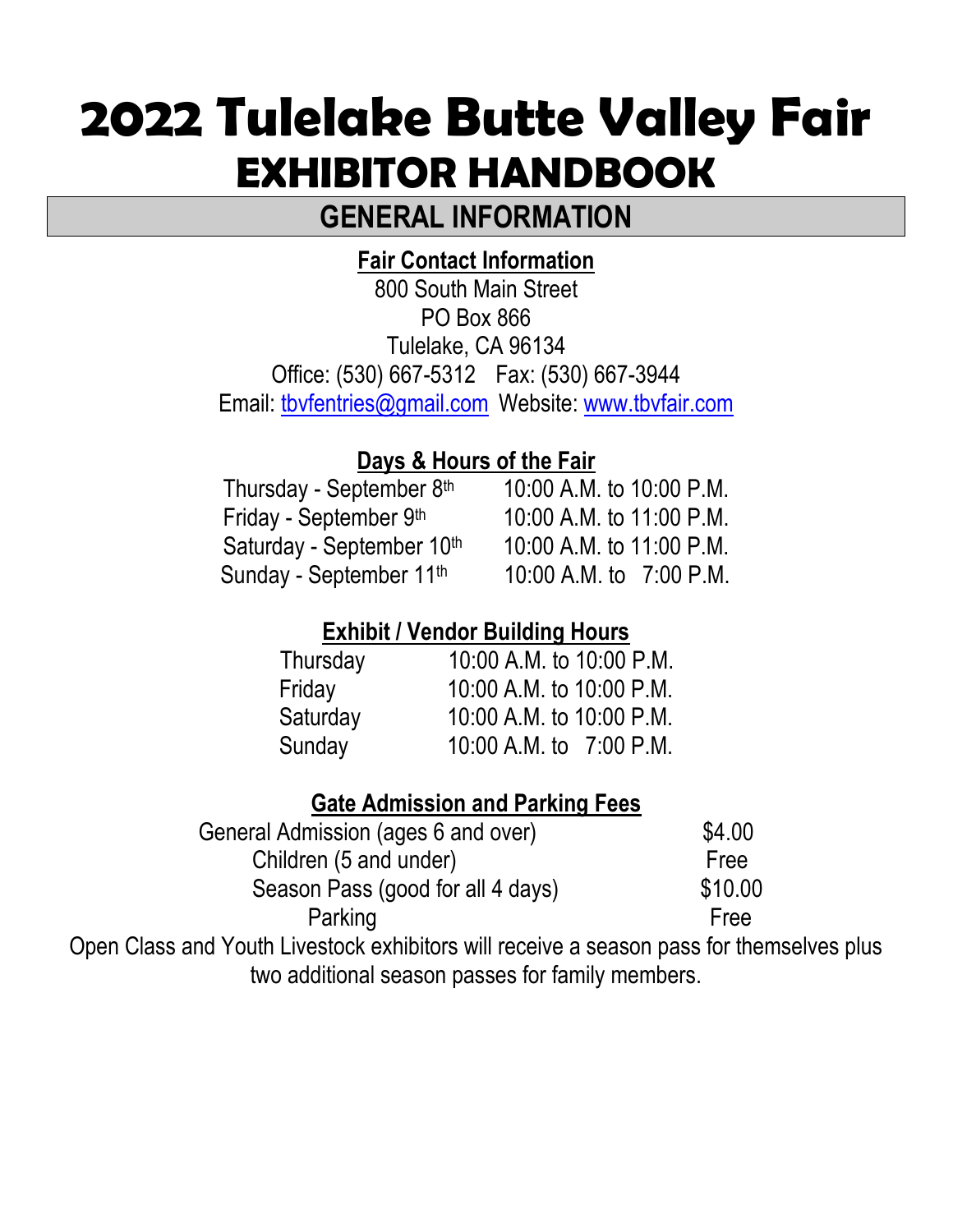# **HOW TO ENTER THE FAIR**

# *AFTER JULY 15th SUBMIT YOUR ENTRIES TO THE FAIR THROUGH OUR WEBSITE AT WWW.TBVFAIR.COM*

**1. Review the Exhibitor Handbook (hardcopy or online).** 

**2. Determine the Department, Division and Classes that you wish to enter.** 

**3. To enter online Click on "Enter Here" on the fair website: [www.tbvfentries@gmail.com.](http://www.tbvfentries@gmail.com)** 

**4. Create an account (a new one must be set up each calendar year). The account must be the individual that is entering the item. Be sure you receive a confirmation email that your account has been created.** 

**5. Enter all lots that you wish to enter under your account. A credit card will be required for the entry fee.**

**6. Be sure to "Checkout" or "Submit" your entries for them to actually be processed. You should receive a confirmation email of the items entered. If you DO NOT receive this email confirmation you need to go back into your account and double check that it was submitted. The entries will only be received by the fair if you have a confirmation email.** 

**7. Or you may complete an entry form (located in the Exhibitor Handbook or can be printed from the website with the same information and submit it to the fair office by dropping it off or mailing it to our PO Box).**

**8. By entering through the online system or on a paper form, you are acknowledging that there are no refunds of any fees that have been paid.** 

**9. BE SURE to have read all the rules, code of conduct and release of liability contained in the Exhibitor Handbook. All Exhibitors will be responsible to abide by this information.** 

**10. ENTRY DEADLINE FOR ALL STILL EXHIBITS (online & paper): MONDAY, AUGUST 22, 2022; ENTRY DEADLINE FOR ALL BREEDING LIVESTOCK MONDAY, AUGUST 16, 2022.**

**11. Any questions or concerns please contact the fair office BEFORE the deadline (530)-667-5312**

### **Important News for Exhibitors**

- 1. **Premium Checks:** Exhibitor premium checks will NOT be mailed to you after the fair. Pick up your premium check in the fair office on Sunday, September 11<sup>th</sup> after 7pm. Checks not cashed prior to December 15<sup>th</sup>, 2022 will be voided.
- 2. **Local/State Rules:** Be sure to read both Local and State rules. Important changes have been made and it is the responsibility of the exhibitor to familiarize themselves with all State and Local rules pertaining to their exhibits. Failure to comply with printed rules will nullify Premium Awards. The State Rules, as prescribed by the Division of Fairs and Expositions apply to all entries at this Fair. Exhibitors must familiarize themselves with the rules as they will be strictly enforced.

### **TULELAKE-BUTTE VALLEY FAIR – September 8-11, 2022 EXHIBITOR HANDBOOK**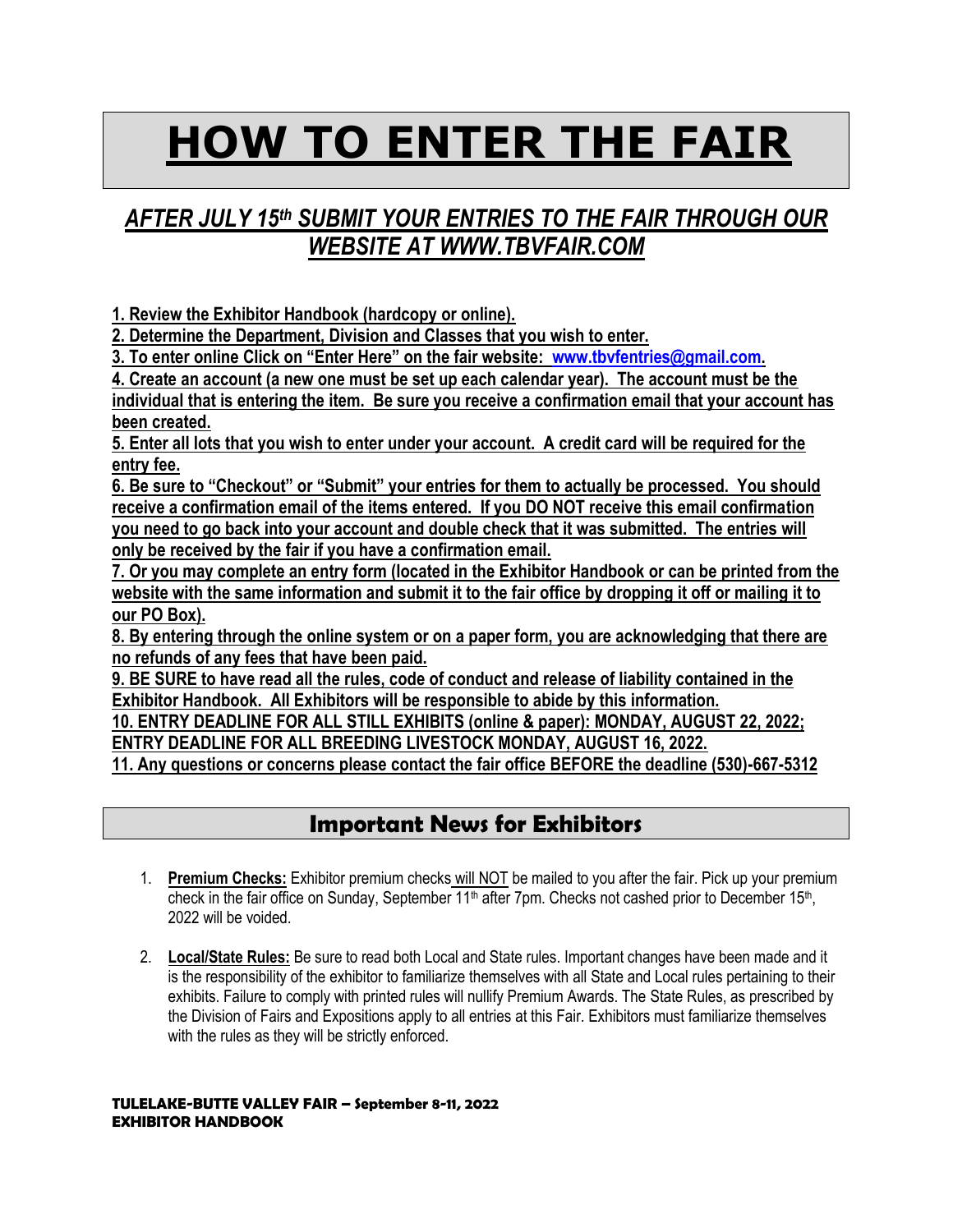# **2021 FAIR STILL EXHIBITS AND LIVESTOCKSCHEDULE**

### **FRIDAY, SEPTEMBER 2 nd**

10:00 a.m. – 7:00 p.m. Exhibits received: Arts & Crafts, Clothing, Photography, Garbage Cans, Murals & Collections: Check entries in at Home Economics or Arts & Crafts Building

#### **SATURDAY, SEPTEMBER 3 RD**

| $9:00$ a.m. $-5:00$ p.m. | Exhibits received: Arts & Crafts, Clothing, Photography, Garbage Cans, Murals & Collections: Check entries |
|--------------------------|------------------------------------------------------------------------------------------------------------|
|                          | in at Home Economics or Arts & Crafts Building                                                             |

#### **MONDAY, SEPTEMBER 5 TH**

| 10:00 a.m. | Clothing and Quilt Judging: Home Economics Building |
|------------|-----------------------------------------------------|
| 10:00 a.m. | Photography Judging: Home Economics Building        |

### **TUESDAY, SEPTEMBER 6 TH**

| $7:00$ a.m.-10:00 p.m. | All Livestock may be received                                                       |
|------------------------|-------------------------------------------------------------------------------------|
| 10:00 a.m.             | Arts & Crafts Judging: Arts & Crafts Building                                       |
| $6:00$ p.m.-9:00 p.m.  | Exhibits received: Agriculture & Foods: Check entries in at Home Economics Building |

### **WEDNESDAY, SEPTEMBER 7 TH**

| 7:00 a.m.-10:00 a.m.   | Exhibits Received: Agriculture, Foods, & Potted Plants: Check in at Home Economics Building                                                                                                                                                                                                                                                                                                                                                                                                                                |
|------------------------|----------------------------------------------------------------------------------------------------------------------------------------------------------------------------------------------------------------------------------------------------------------------------------------------------------------------------------------------------------------------------------------------------------------------------------------------------------------------------------------------------------------------------|
| $9:00$ am $-11:00$ am  | Poultry, Turkeys and Rabbits Received and Inspected                                                                                                                                                                                                                                                                                                                                                                                                                                                                        |
| $10:00$ a.m.           | Ag Mechanics Project Judging: Beef Barn Area                                                                                                                                                                                                                                                                                                                                                                                                                                                                               |
| 7:00 a.m.-3:00 p.m.    | All Livestock Received                                                                                                                                                                                                                                                                                                                                                                                                                                                                                                     |
| 1:00 p.m.              | Foods, Agriculture & Feature Booths Judging                                                                                                                                                                                                                                                                                                                                                                                                                                                                                |
| 1:00 p.m.- $3:00$ p.m. | Poultry, Turkeys and Rabbits Received and Inspected                                                                                                                                                                                                                                                                                                                                                                                                                                                                        |
| 3:00 p.m.              | Replacement Heifer Preg-Check:                                                                                                                                                                                                                                                                                                                                                                                                                                                                                             |
|                        | All Replacement Heifers must be preg-checked in order to qualify for the show and sale or provide proof<br>of being examined by a certified vet within 10 days of the opening day of the fair and provide paperwork<br>confirming the pregnancy by the certified vet.                                                                                                                                                                                                                                                      |
| $3:00$ p.m.-4:00pm     | Official Small Animal Weigh-in's begin: Will take place in the Small Animal Exhibit Pen area<br>Market Rabbit Weigh-in followed by, Market Poultry Weigh-in followed by, Market Turkey Weigh-In.                                                                                                                                                                                                                                                                                                                           |
| 4:00 p.m.-6:15pm       | Official Livestock Weigh-in's begin: Will take place in the Swine/Sheep Barn.<br>Market Sheep Weigh-in & Market Goat Weigh-In followed by, Market Steer Weigh-in followed by,<br>Beef Replacement Heifer Weigh-in, Market Swine Weigh-in followed by<br>*The fair-time official weigh-in will include 45 minute time allotments per specie. The TBVF weigh-master<br>reserves the right to start the weigh-in of the next scheduled specie earlier than scheduled time at the<br>conclusion of the prior species weigh-in. |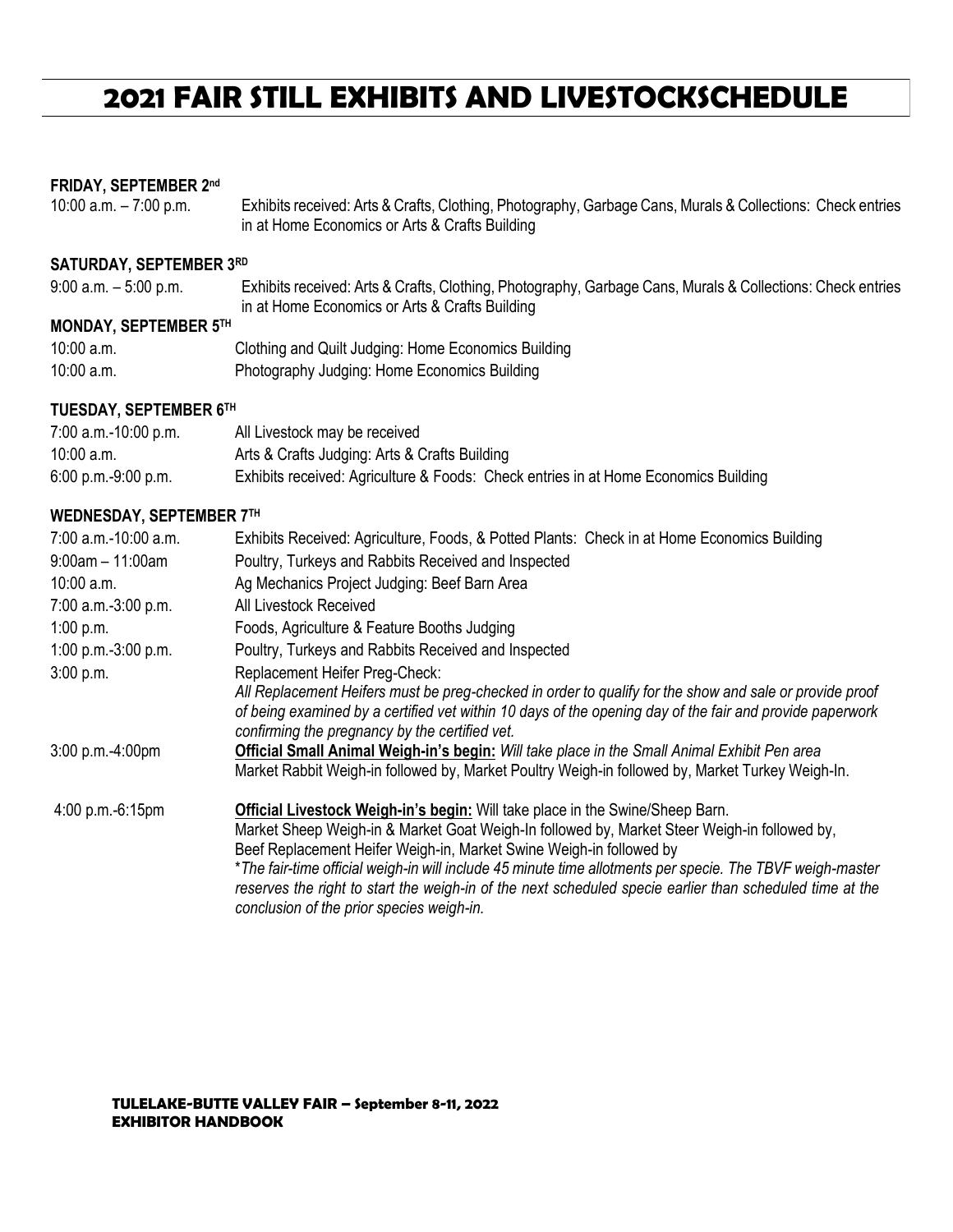|                              | THURSDAY, SEPTEMBER 8TH "Farmer and Rancher Appreciation Day"                                        |
|------------------------------|------------------------------------------------------------------------------------------------------|
| 7:00 a.m.-9:00 a.m.          | Exhibits Received: Arrangements, Potted Plants & 1 <sup>st</sup> Cut Flower Show – Home Ec. Building |
| 8:00 a.m.                    | Livestock Exhibitors and Leaders Meeting - Swine Arena                                               |
| 8:00 a.m.                    | Gymkhana Horse Show - Sign-up @ Horse Arena in grandstand area                                       |
| 10:00 a.m.                   | Exhibit Buildings & Livestock Barns open to the public                                               |
| 1:00 p.m.                    | 1 <sup>st</sup> Cut Flower Show Judging - Home Economics Building                                    |
| 3:00 p.m.                    | Replacement Heifer Judging - Beef Show Arena                                                         |
| 5:00 p.m.                    | Farmers & Ranchers Appreciation Dinner - Jock's Sale Pavilion                                        |
| 5:30 p.m.                    | Beef Bred Replacement Heifer Sale - Jock's Sale Pavilion                                             |
| 10:00 p.m.                   | <b>Fairgrounds and Carnival Closed</b>                                                               |
| <b>FRIDAY, SEPTEMBER 9th</b> |                                                                                                      |
| $0.00 - 0.0$                 | Maat Oart Okroon na kin Erlinder Han Mart Oart Madret Okroon and Darre Oart Donadium Okroo           |

| 8:00 a.m.      | Meat Goat Showmanship Followed by Meat Goat Market Classes and Boer Goat Breeding Show                                               |
|----------------|--------------------------------------------------------------------------------------------------------------------------------------|
| $9:00$ a.m.    | Beef & Dairy Cattle Showmanship Followed by Market Beef Show, Jr. Beef Breeding Show and Sr. Beef<br>Breeding Show - Beef Show Arena |
| 10:00 a.m.     | Exhibit Buildings & Livestock Barns open to the public                                                                               |
| 1:00 p.m.      | Jr. Sheep Breeding Show followed by Sr. Sheep Breeding Show                                                                          |
| 3:00 p.m.      | Pygmy Goat Show Judging – Goat Show Arena next to Sierra Exhibit Hall                                                                |
| 8:00-9:00 p.m. | Removal of cut flowers from first of 2 flower shows                                                                                  |
| 10:00 p.m.     | Exhibit Buildings & Livestock Barns closed to the public                                                                             |
| 11:00 p.m.     | Fairgrounds & Carnival Closed                                                                                                        |

### **SATURDAY, SEPTEMBER 10 th**

| 7:00 - 9:00 a.m. | 2 <sup>nd</sup> Cut Flower Show Exhibits Received – Home Economics Building                                                   |
|------------------|-------------------------------------------------------------------------------------------------------------------------------|
| 8:00a.m.         | Swine Showmanship Followed by Swine Market Classes - Swine Show Arena                                                         |
| 9:00 a.m.        | Sheep Showmanship Followed by Jr. Market Sheet Show- Swine Show Arena                                                         |
| $10:00$ a.m.     | Pioneer Day at the Honker                                                                                                     |
| $10:00$ a.m.     | All Buildings and Barns Open to Public                                                                                        |
| $10:00$ a.m.     | Jr. Dairy Goat Show Judging – Goat Show Arena next to Sierra Exhibit Hall                                                     |
| 10:00 a.m.       | Rabbit Showmanship Followed by Jr. Market Rabbits and Breeding Rabbits– Sierra Exhibit Hall                                   |
| 10:30 a.m.       | Poultry Showmanship followed by Market Poultry; Turkey Showmanship followed by Market Turkey Judging<br>- Sierra Exhibit Hall |
| $11:30$ a.m.     | All Livestock competition classes will break for parade. Resume at 1:30                                                       |
| 12:00 Noon       | Fair Parade - Tulelake Main Street                                                                                            |
| 1:00 p.m.        | 2 <sup>nd</sup> Cut Flower Show Judging – Home Economics Building                                                             |
| 1:00 p.m.        | Pee Wee Showmanship - Beef Show Arena                                                                                         |
| 2:30 p.m.        | Master Showmanship - Beef Show Arena                                                                                          |
|                  | Revolving Showmanship Schedule: FFA, 4-H Junior, 4-H Senior                                                                   |
| 4:00 p.m.        | Parade of Champions - Beef Show Arena                                                                                         |
|                  | Display of the Champion & Reserve Champion exhibits from the Market Animal Divisions, Replacement                             |
|                  | Heifer Division and the Local Bred Market Beef Division. Parade of Champions Display order: Rabbits,                          |
|                  | Poultry, Turkeys, Swine, Meat Goats, Sheep & Beef                                                                             |
| 10:00 p.m.       | Exhibit Buildings & Livestock Barns closed to the public                                                                      |
| 11:00 p.m.       | Fairgrounds & Carnival Closed                                                                                                 |

**TULELAKE-BUTTE VALLEY FAIR – September 8-11, 2022 EXHIBITOR HANDBOOK**